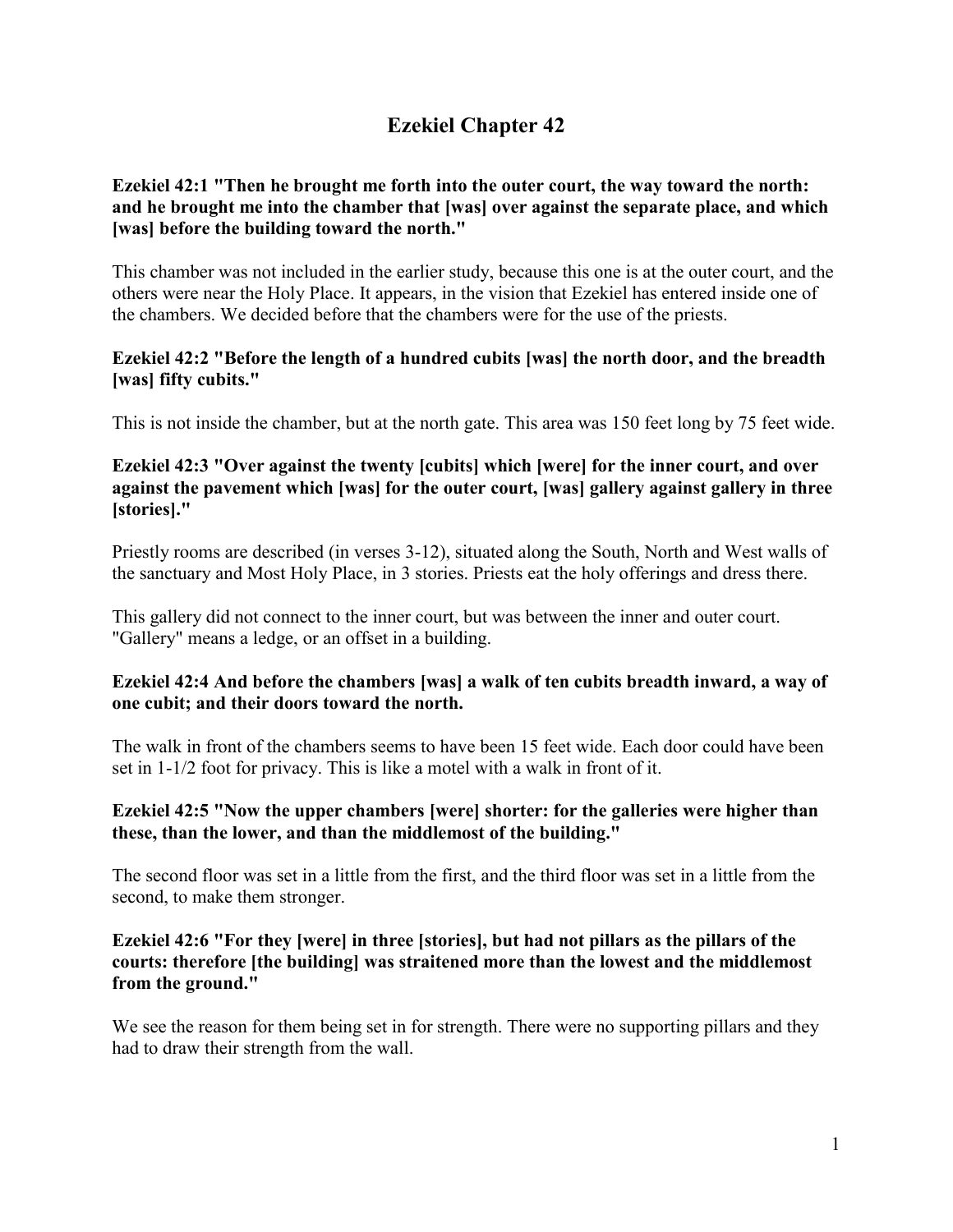# **Ezekiel 42:7 "And the wall that [was] without over against the chambers, toward the outer court on the forepart of the chambers, the length thereof [was] fifty cubits."**

This side of the chambers all together was 75 feet.

# **Ezekiel 42:8 "For the length of the chambers that [were] in the outer court [was] fifty cubits: and, lo, before the temple [were] a hundred cubits."**

The length of the chambers, next to the outer court, was 75 feet, and the length of the chambers, nearer the temple was 150 feet.

# **Ezekiel 42:9 "And from under these chambers [was] the entry on the east side, as one goeth into them from the outer court."**

The way to enter these chambers seemed to be underneath, and then go up stairs to them.

### **Ezekiel 42:10 "The chambers [were] in the thickness of the wall of the court toward the east, over against the separate place, and over against the building."**

These chambers were on the outer wall of the court. It appears, they were the size of the thickness of the wall.

# **Ezekiel 42:11 "And the way before them [was] like the appearance of the chambers which [were] toward the north, as long as they, [and] as broad as they: and all their goings out [were] both according to their fashions, and according to their doors."**

All of the chambers were the same size. There was the 1-1/2 foot offset for these chambers, as well as the others we have read about. The walkway was in the front of them.

# **Ezekiel 42:12 "And according to the doors of the chambers that [were] toward the south [was] a door in the head of the way, [even] the way directly before the wall toward the east, as one entereth into them."**

It appears, the walkways led to the entrance. These were the same as the others spoken of.

**Ezekiel 42:13 "Then said he unto me, The north chambers [and] the south chambers, which [are] before the separate place, they [be] holy chambers, where the priests that approach unto the LORD shall eat the most holy things: there shall they lay the most holy things, and the meat offering, and the sin offering, and the trespass offering; for the place [is] holy."**

This is speaking of the chambers that are on the other side of this place of separation. Those close by the Holy Place, are for those priests, who share with the altar the food sacrificed there. It appears these were places, where the priests were separated out, while they were working in the temple.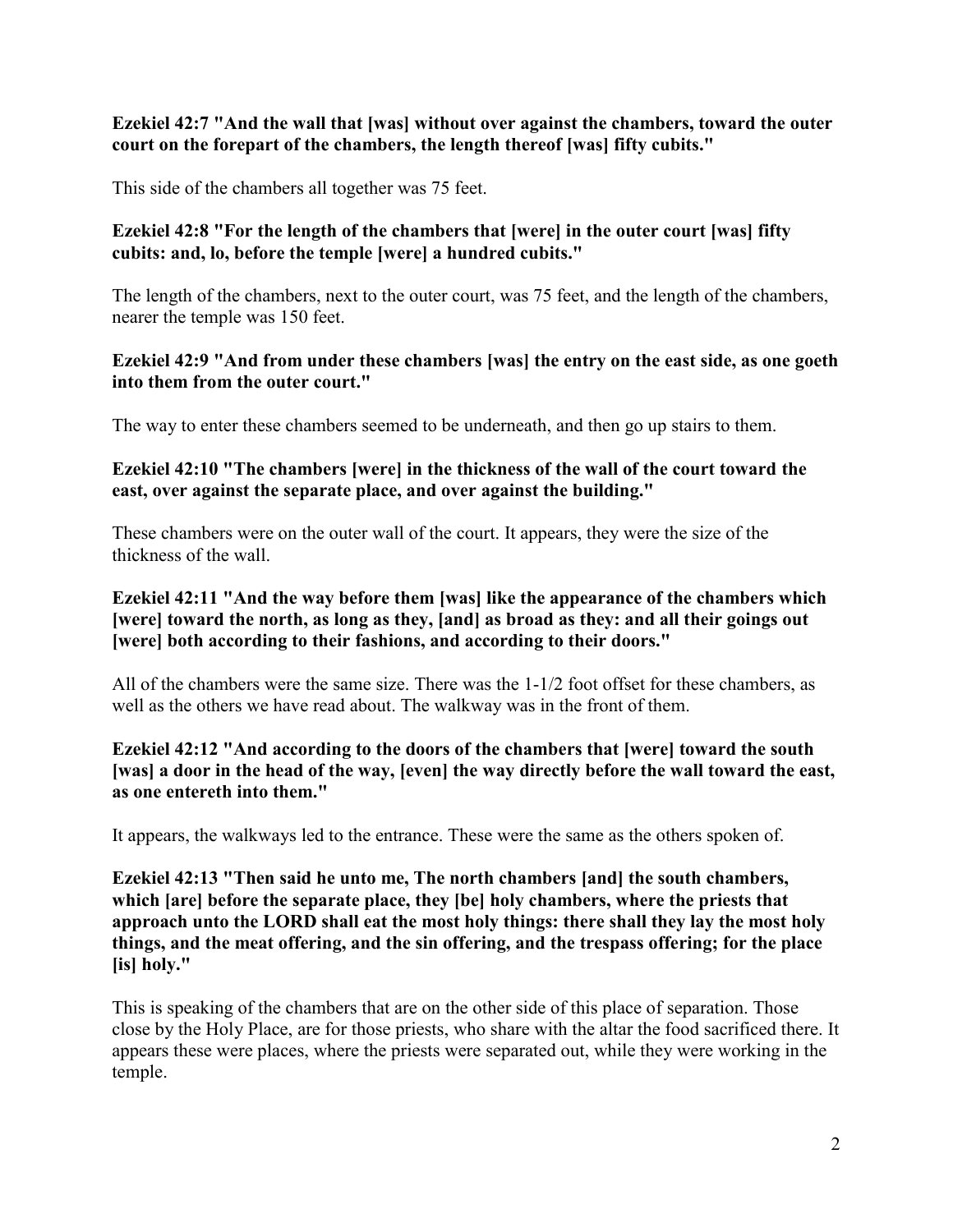The place (spoken of in verse 13), is near the Holy Place, and is included in the near surroundings of the Holy Place. It would be thought of as being part of the Holy Place, because many of the items used in the ministry will be laid there.

# **Ezekiel 42:14 "When the priests enter therein, then shall they not go out of the holy [place] into the outer court, but there they shall lay their garments wherein they minister; for they [are] holy; and shall put on other garments, and shall approach to [those things] which [are] for the people."**

These little chambers, we have read about that were near the place they ministered, were not to be treated like a home. They went there to put on their garments of ministry, and to prepare for their work in the temple. They left their holy garments here, when they went back away from the temple. The chambers in the outer court were more like living quarters.

The angel measured the height and thickness of the outside wall, then the outer court; next the inner court with the chambers and finally, the extent of all the temple buildings outside. Measurements of the outer wall, 500 rods each way, were approximately on mile on each of the 4 sides. Much too large for Mt. Moriah, this scheme will require changes in the topography of Jerusalem (as Zechariah predicted in 14:9-11).

### **Ezekiel 42:15 "Now when he had made an end of measuring the inner house, he brought me forth toward the gate whose prospect [is] toward the east, and measured it round about.**

This gate is on the outer wall. This would be the eastern gate.

# **Ezekiel 42:16 "He measured the east side with the measuring reed, five hundred reeds, with the measuring reed round about."**

A reed is just under 10 feet so this is almost a mile. This would be between 4500 and 5000 feet, according to how long a reed is. He measured the east wall first.

# **Ezekiel 42:17 "He measured the north side, five hundred reeds, with the measuring reed round about."**

The north is the same as the east.

# **Ezekiel 42:18 "He measured the south side, five hundred reeds, with the measuring reed."**

The south side is the same measurement as the east, or the north.

# **Ezekiel 42:19 "He turned about to the west side, [and] measured five hundred reeds with the measuring reed."**

Again, the west side is the same as the north, south and east. We see a square of 4500 to 5000 feet each way. This is an area, so large that the top of Mount Moriah would not be big enough to hold it. The area is bigger than the flat top of the mountain. Just using the 4500 foot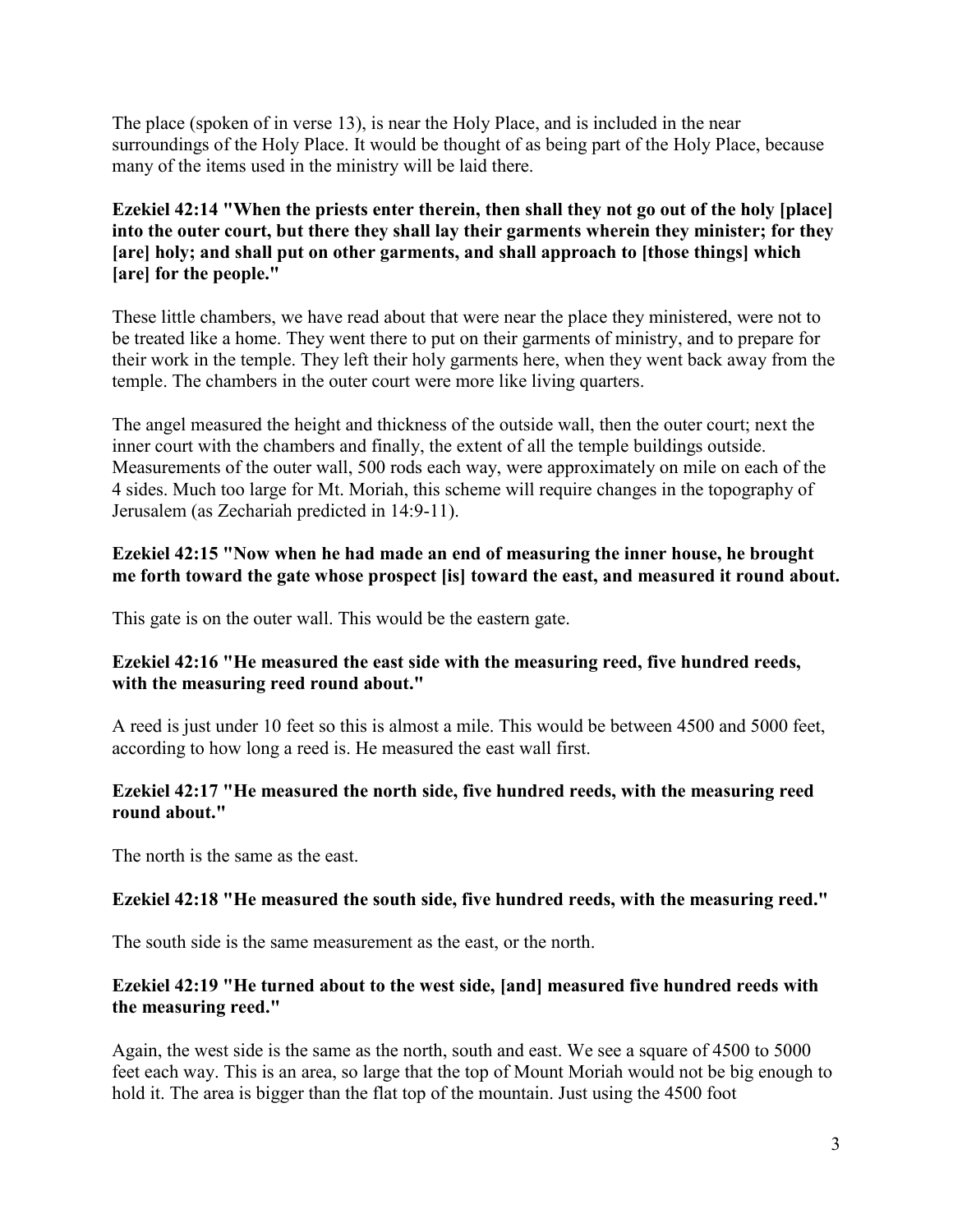measurement this area would have 20,250,000 square feet, or 2,250,000 square yards in it. This is a very large area.

### **Ezekiel 42:20 "He measured it by the four sides: it had a wall round about, five hundred [reeds] long, and five hundred broad, to make a separation between the sanctuary and the profane place."**

This is an area set aside, that was to be used for God's purposes. There was no profane thing to come within this wall of separation. A mile square is a section of land. 640 acres is a section. You can get an idea how large this is from that.

# **Ezekiel Chapter 42 Questions**

- 1. The chambers were for the use of the  $\blacksquare$
- 2. The measurements near the north door were what?
- 3. What does "gallery" mean?
- 4. How wide was the walk in front of the chambers?
- 5. Why was the second floor set in a little from the first floor?
- 6. Why did they need to strengthen them?
- 7. Where was the entrance to these chambers located?
- 8. The chambers were in the \_\_\_\_\_\_\_\_\_\_\_\_\_ of the wall of the court.
- 9. Did the chambers vary in size?
- 10. Verse 13 calls the north chambers, and the south chambers \_\_\_\_\_\_.
- 11. Why must they be holy?
- 12. The chambers, that were near the place of ministry were used for what?
- 13. The chambers in the outer court were more like \_\_\_\_\_\_\_\_\_\_\_\_\_\_\_\_\_\_\_\_\_.
- 14. What was the length of each side of the large area outside the immediate temple area in reeds?
- 15. How many feet was this each way?
- 16. Using the lesser number of feet for one side, how many square feet would this area contain?